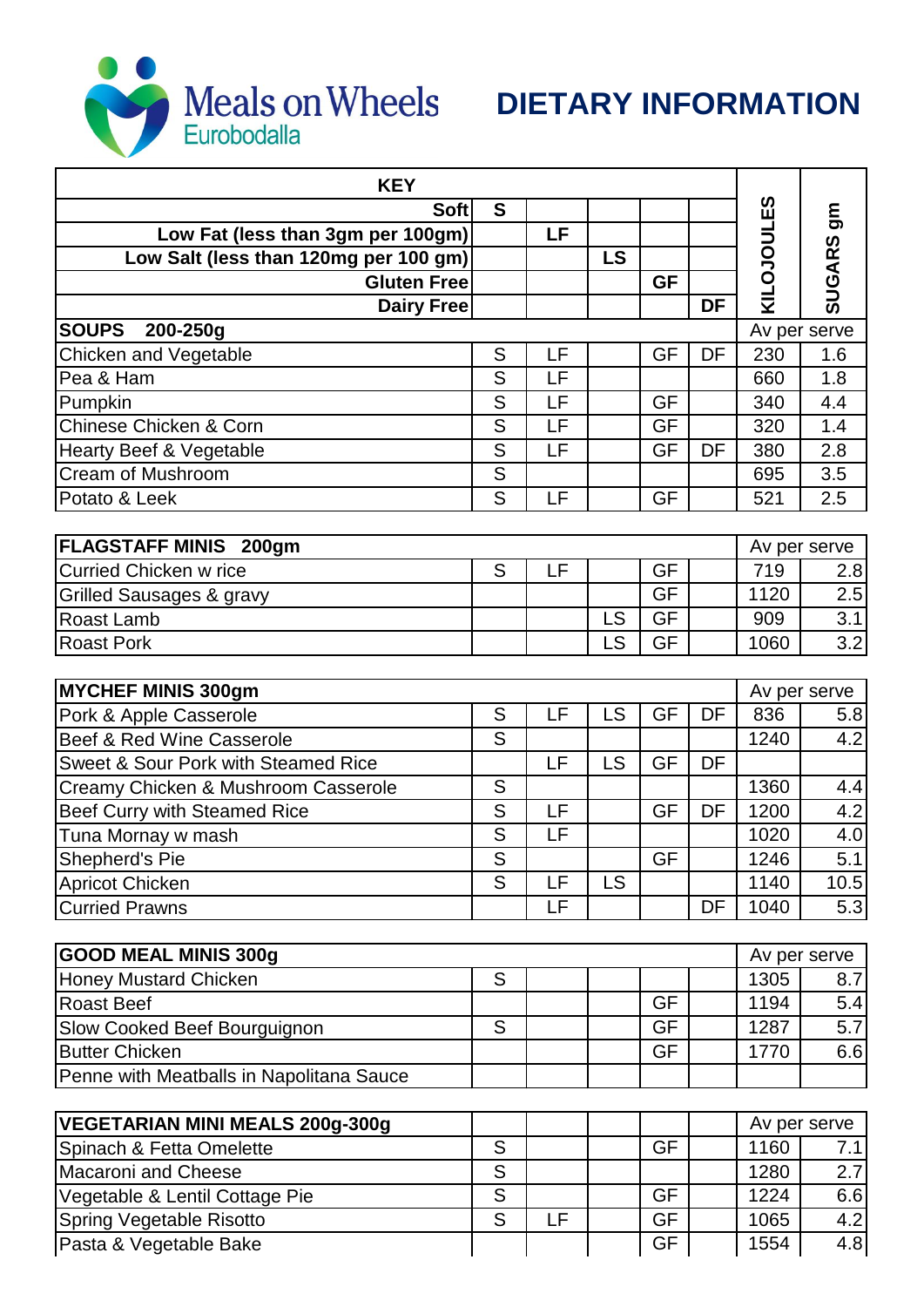

Lemon Pudding

## **DIETARY INFORMATION**

| <b>KEY</b>                                                                 |   |    |           |           |           |              |               |
|----------------------------------------------------------------------------|---|----|-----------|-----------|-----------|--------------|---------------|
| <b>Soft</b>                                                                | S |    |           |           |           |              | mg            |
| Low Fat (less than 3gm per 100gm)                                          |   | LF |           |           |           |              |               |
| Low Salt (less than 120mg per 100 gm)                                      |   |    | <b>LS</b> |           |           |              |               |
| <b>Gluten Free</b>                                                         |   |    |           | <b>GF</b> |           | KILOJOULES   | <b>SUGARS</b> |
| Dairy Free                                                                 |   |    |           |           | <b>DF</b> |              |               |
| <b>GOOD MEAL MAINS 400g</b>                                                |   |    |           |           |           |              | Av per serve  |
| <b>Honey Mustard Chicken</b>                                               | S |    |           |           |           | 1740         | 11.6          |
| <b>Roast Beef</b>                                                          |   |    |           | <b>GF</b> |           | 1348         | 7.2           |
| Slow Cooked Beef Bourguignon with Mash                                     | S |    |           | <b>GF</b> |           |              |               |
| FLAGSTAFF MAIN MEALS 360g-370g                                             |   |    |           |           |           | Av per serve |               |
| Roast Pork & gravy                                                         |   |    | <b>LS</b> | <b>GF</b> |           | 1720         | 6.0           |
| Rissoles w onion gravy                                                     |   | LF |           |           |           | 1110         | 5.4           |
| Crumbed Fish & Chips                                                       | S | LF |           |           | DF        | 1560         | 7.5           |
| Sausages & gravy                                                           |   |    |           |           |           | 1720         | 5.2           |
| Honey Soy Chicken                                                          |   |    |           |           | DF        | 1920         | 18.7          |
| <b>Curried Sausages</b>                                                    |   |    |           | <b>GF</b> |           | 1390         | 9.1           |
| <b>Crumbed Lamb Patties</b>                                                |   |    |           |           |           | 2100         | 5.9           |
| Roast Lamb & gravy                                                         |   |    | <b>LS</b> | <b>GF</b> |           | 1490         | 5.9           |
|                                                                            |   |    |           |           |           |              |               |
| <b>MYCHEF MAINS 400gm</b>                                                  |   |    |           |           |           |              | Av per serve  |
|                                                                            | S |    | <b>LS</b> | <b>GF</b> |           | 1630         | 4.3           |
| Baked Fish Fillet, parsley lemon butter<br>Sweet & Sour Pork, steamed rice |   | LF | LS        | <b>GF</b> | DF        | 1947         | 18.5          |
| Apricot Chicken w mash potato                                              | S | LF | LS        |           |           | 1318         | 13.2          |
| <b>French Chicken Casserole</b>                                            | S |    | LS        | <b>GF</b> |           | 2180         | 5.2           |
|                                                                            | S |    |           | <b>GF</b> | DF        | 1710         | 8.8           |
| Beef & Red Lentil Curry<br>Roast Chicken with Potato & Gravy               |   |    |           | <b>GF</b> | DF        | 1930         | 3.8           |
| Shepherd's Pie & veg                                                       | S |    |           | <b>GF</b> |           | 1397         | 6.8           |
| Spaghetti Bolognaise                                                       | S | LF |           |           |           | 1661         | 8.4           |
| <b>Beef Lasagne</b>                                                        |   |    |           |           |           | 1790         | 6.7           |
| <b>Curried Prawns w steamed rice</b>                                       |   | LF |           |           | DF        | 1020         | 8.1           |
| King Prawns & garlic sauce                                                 |   | LF |           |           |           | 1880         | 7.2           |
| Grilled Atlantic Salmon w lemon & dill sauce                               | S |    | <b>LS</b> |           |           | 1700         | 7.3           |
|                                                                            |   |    |           |           |           |              | Av per serve  |
| <b>VEGETARIAN MAIN MEALS 360g</b><br>Pasta Bake                            | S | LF |           |           |           | 1280         | 9.9           |
| <b>Macaroni and Cheese</b>                                                 | S |    |           |           |           | 1500         | 6.5           |
| Vegetarian Cottage Pie                                                     | S |    |           | <b>GF</b> |           | 1490         | 13.3          |
| DESSERTS 100g-160g                                                         |   |    |           |           |           |              | Av per serve  |